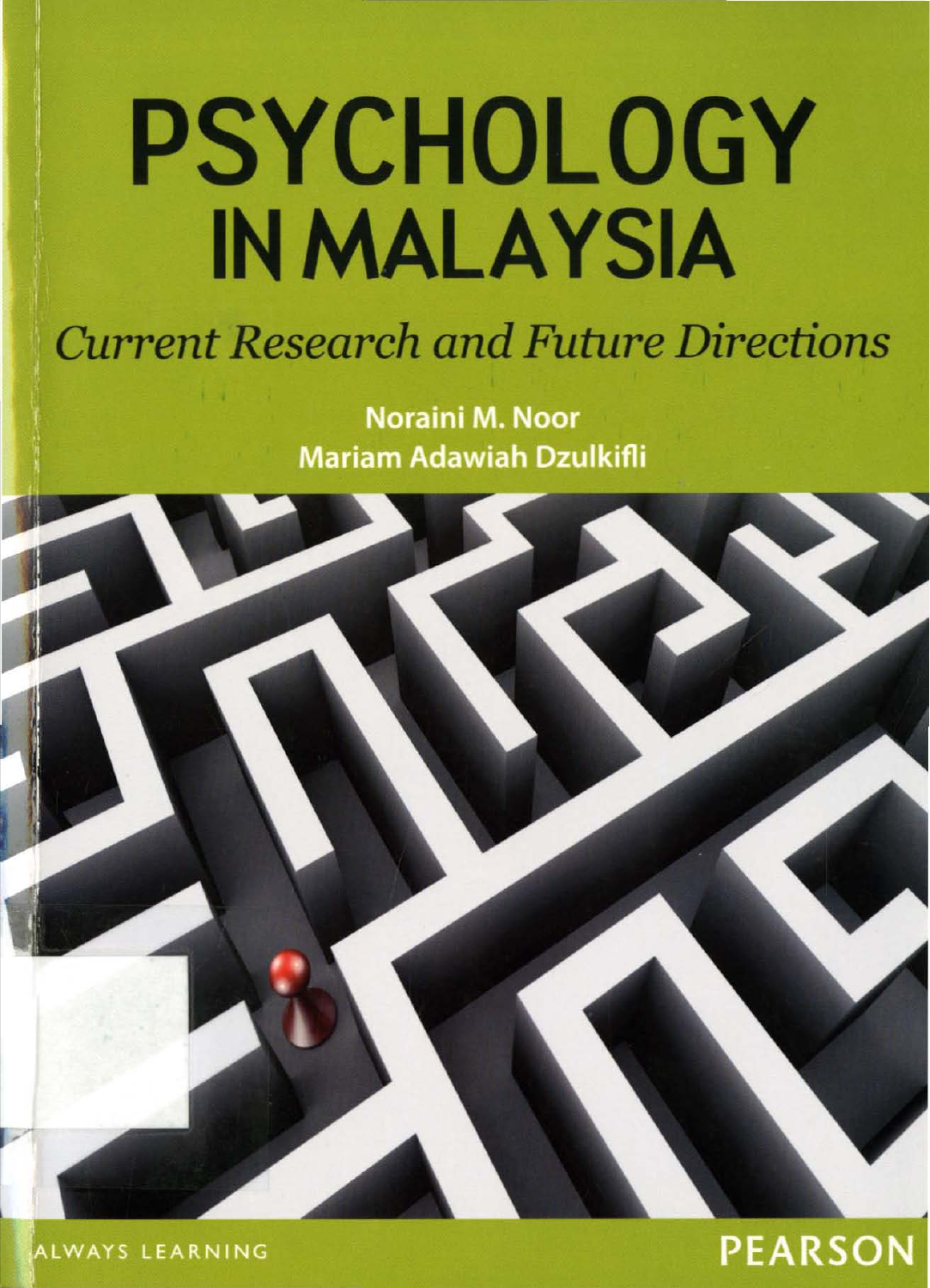# **PSYCHOLOGY** IN MALAYSIA

## *Current Research and Future Directions*

Noraini M. Noor Mariam Adawiah Dzulkifli

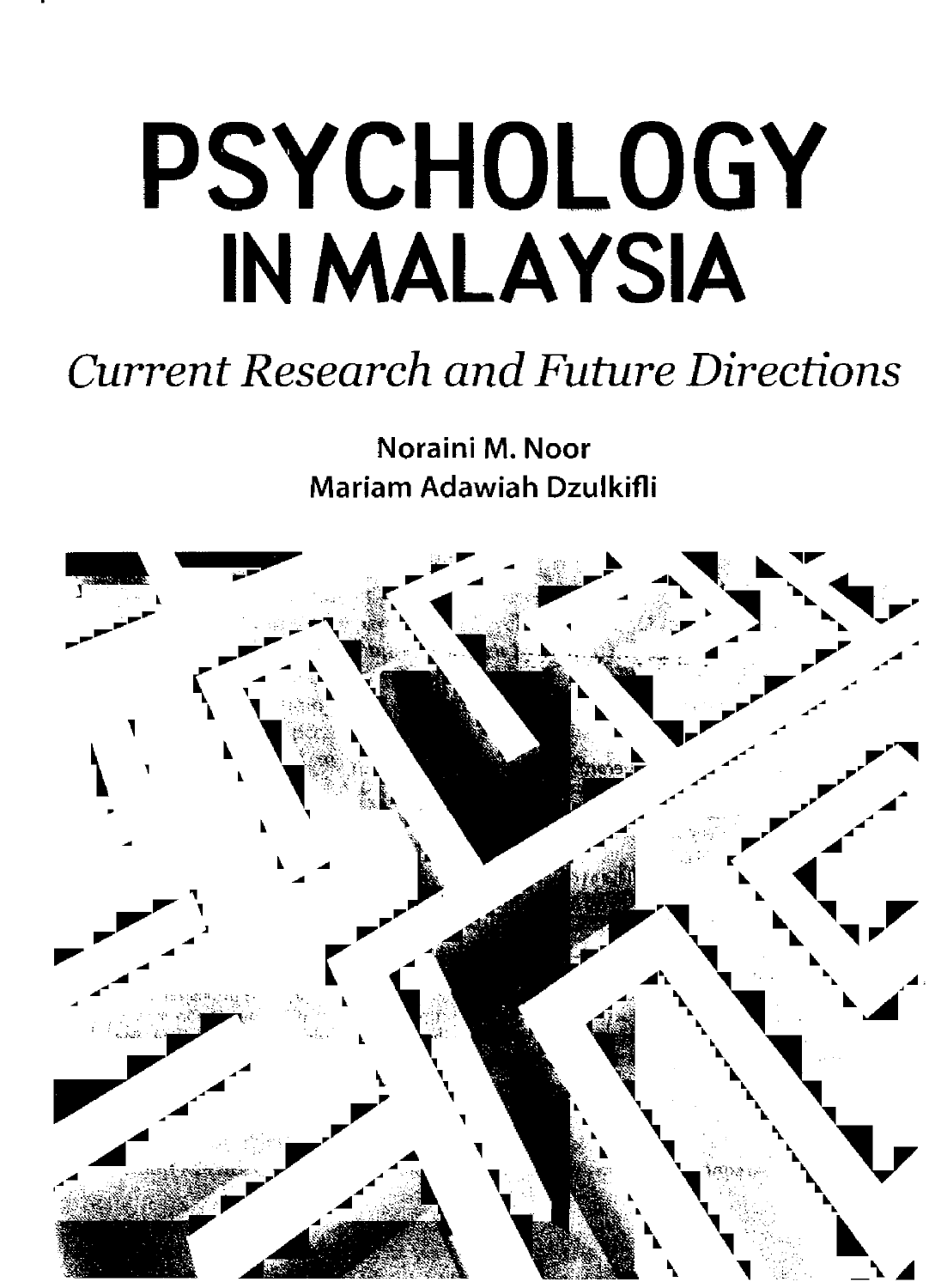Published **in** 2012 by Pearson Malaysia Sdn Bhd Level 1, Tower 2A, Avenue 5 Bangsar South . NO.8 **Jalan** Kerinchi *59200* Kuala Lumpur

Custom Programme Manager: Hasri Hasan Acquisitions Editor: Zulaikha Nurain Mudzar Project Editor: Neo Yi Ling

Pearson Asia Pacific offices: Bangkok, Beijing, Ho Chi Minh City, Hong Kong, Jakarta, Kuala Lumpur, Manila, Seoul, Singapore, Taipei, Tokyo

Printed in Malaysia (CTp·PJB)

4 3 2 1 15 14 13 12

ISBN *978-967-349-207-7*

Cover photo courtesy of gerard79@www.digital-delight.ch

**Copyright © Pearson Malaysia Sdn Bhd 2013.** All rights reserved. This publication is protected by Copyright and permission should be obtained from the publisher prior to any prohibited reproduction, storage in a retrieval system, or transmission in any form or by any means, electronic, mechanical, photocopying, recording, or likewise. For information regarding permission(s), write to: Rights and Permissions Department.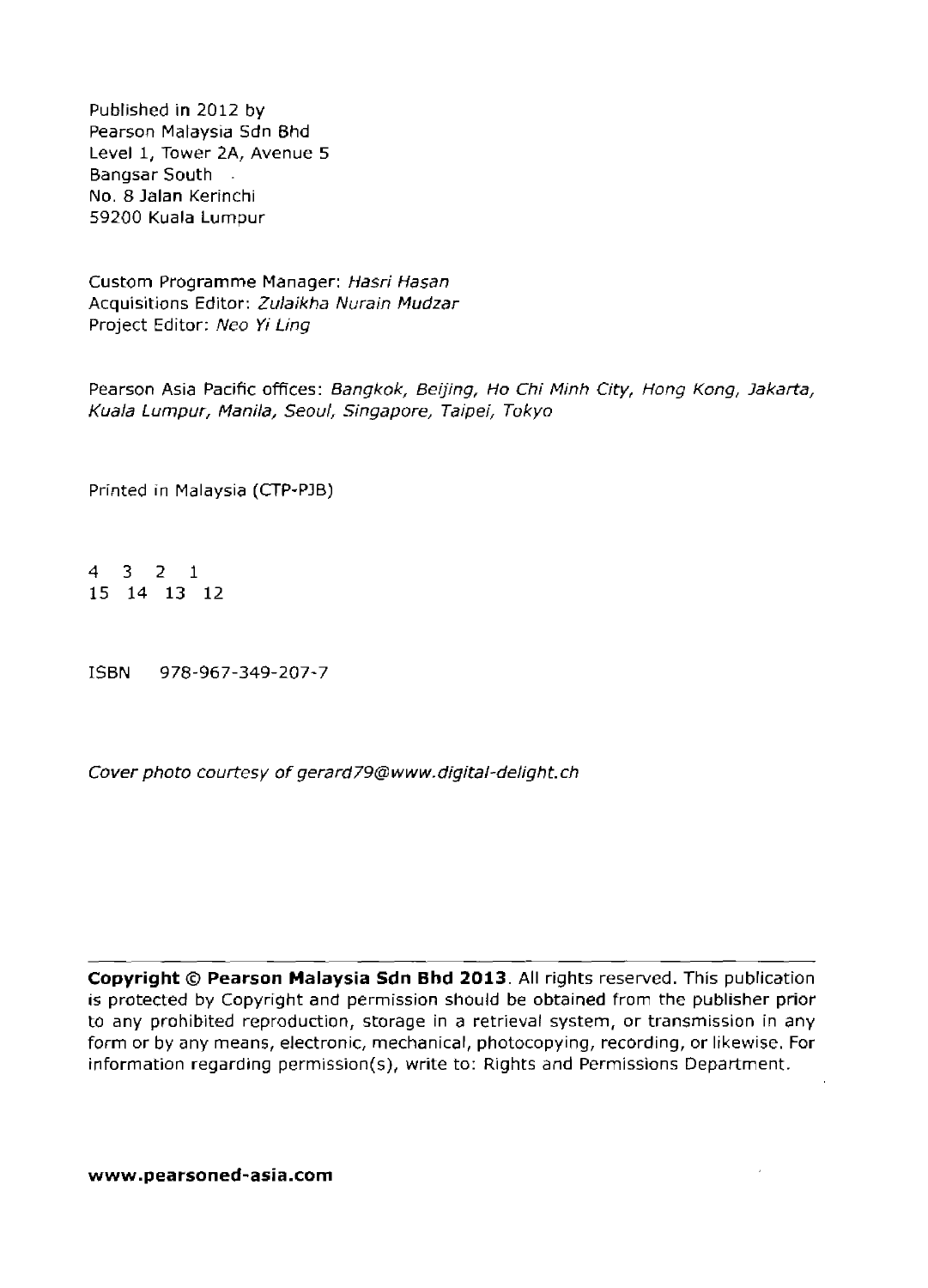# Contents

#### **Part I Current Research**

|         | 1. The Self and Shame in the Malay Context: A Qualitative Study 2<br>Nadjet Aknouche & Noraini M. Noor                                   |
|---------|------------------------------------------------------------------------------------------------------------------------------------------|
| 2.      | Cultural Age Norms for Transitional Life Events in the<br>Shamsul Haque                                                                  |
|         | Multiple Effects of Rail Passenger Crowding: Evidence<br>Nor Diana Mohd. Mahudin                                                         |
|         | 4. Industrial and Organisational Psychology in Malaysia: A Review<br>Maisarah Mohd. Taib & Alizi Alias                                   |
| 5.      | Demographic Predictors of Family Relationships<br>Lihanna Borhan                                                                         |
| 6.<br>╰ | Person-centred Approach to Counselling: Indicators of Personal<br>Mardiana Mohamad & Asnarulkhadi Abu-Samah                              |
| 7.      | Personal and Professional Characteristics of Clinical<br>Psychologists in Malaysia: A Preliminary Study 152<br>Ng Wai Sheng & Sue H. Bae |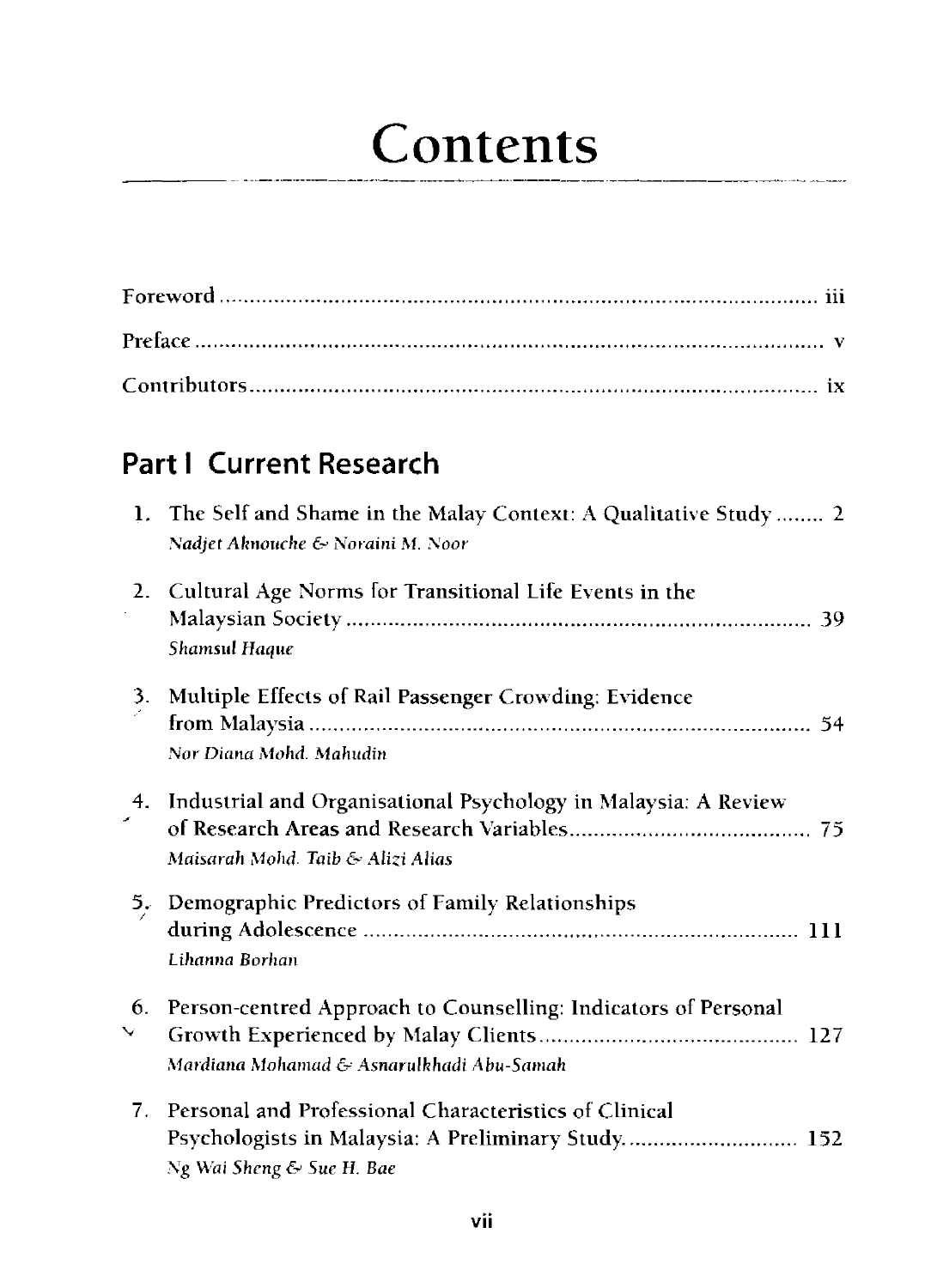#### **Part II Non-Empirical Papers**

*Noraini* M. *Noor*

|     | 8. Clinical Psychology in Malaysia: Issues and Opportunities 182<br>Alvin Ng Lai Oon |  |
|-----|--------------------------------------------------------------------------------------|--|
|     | Harris Shah Abd Hamid                                                                |  |
|     | 10. Play Therapy with Children: The Malaysian Context  235<br>Junita Nawawi          |  |
| 11. | Memory, Ageing and Alzheimer's Disease:<br>Mariam Adawiah Dzulkifli                  |  |
|     | Lin Mei-Hua                                                                          |  |

#### **Part III Psychology in Malaysia: Future Directions**

| 13. Psychology in Malaysia: Current Trends and Future Directions 290<br>Shukran Abdul Rahman |  |
|----------------------------------------------------------------------------------------------|--|
|                                                                                              |  |